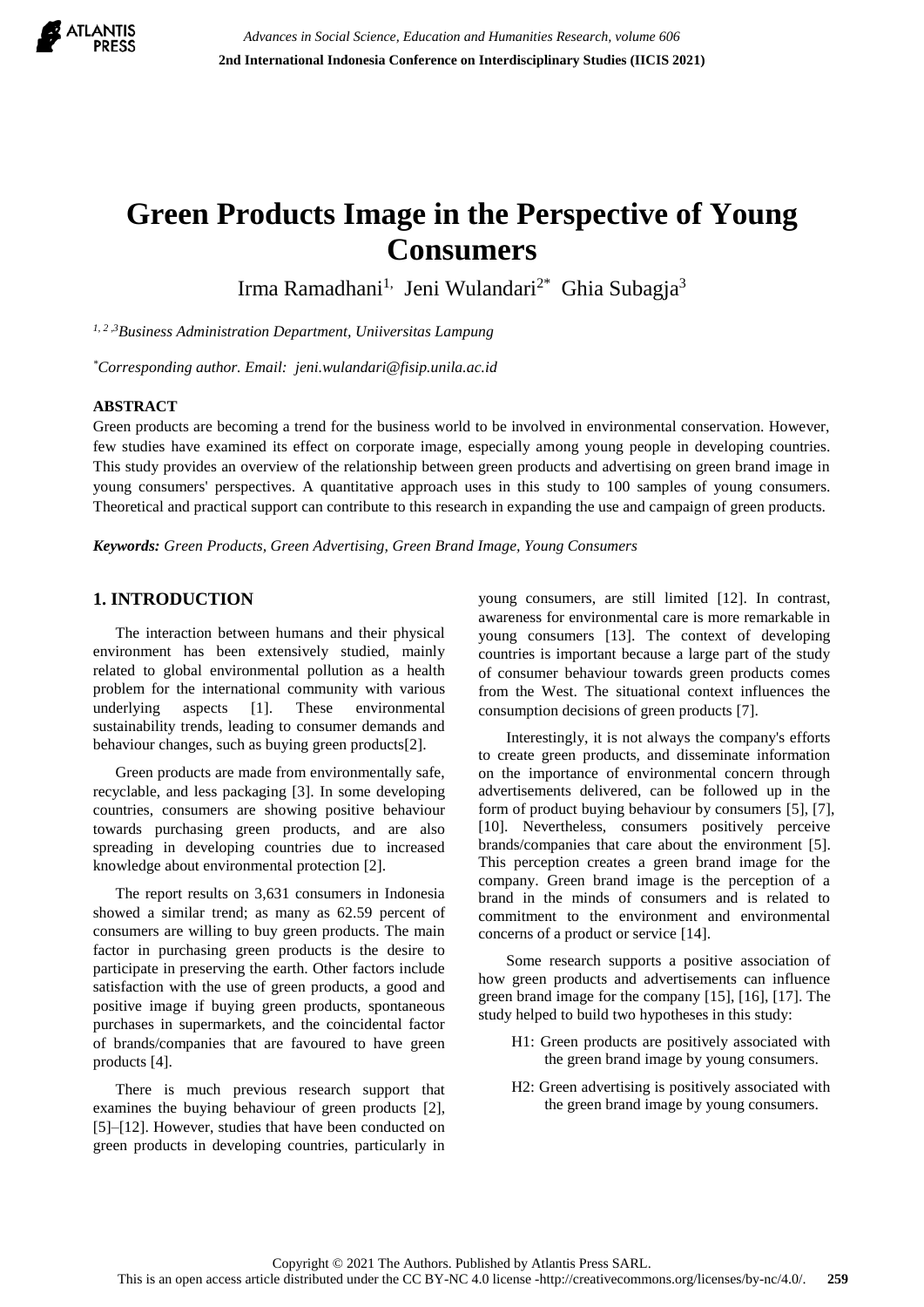H3: Green products and advertising simultaneously are positively associated with the green brand image by young consumers.

Based on this background, the study offers empirical insights into green product buying behaviour among young consumers in viewing green products and advertisements on green brand images. The findings in this study contribute to the literature on how young consumers view the image of green products. The findings could allow organizations to target their marketing efforts to attract young consumers as the most prominent target consumers in developing countries such as Indonesia.

# **2. METHOD**

This research is a type of explanatory research with a quantitative approach. 100 Starbucks consumer respondents in Bandar Lampung City, Lampung, Indonesia, as a sample of brands/companies focused on green products. The sample determines by accident sampling. The spread of questionnaires is done online through a google form, using WhatsApp and Instagram media applications. The Likert scale is using to measure a consumer's assessment of a statement, ranging from strongly disagreeing (1), disagreeing (2), simply agreeing (3), agreeing (4), and strongly agreeing (5).

Green products in this study measured in three natural indicators, namely composition of contents, packaging, and product perception [18]. Some statement items represent content composition indicators on green product variables, i.e., "products do not produce waste harmful to the environment," or on packaging indicators such as "recyclable product packaging." The item "trust that the products offered can minimize the impact of plastic waste" becomes one of the items in the product perception indicator.

While green advertising is measuring in two indicators: advertising and messaging [19]. One of the statement items submitted in the advertising indicator is "the company conveys information through advertising that its products are green products." Item "company provides information on the importance of maintaining the environment" as one of the statement items in the message indicator.

In the green brand image, variables indicators are the maker's image (corporate image) depicted in the example item statement "I see companies participating in reducing plastic waste." Then, the user image, with example item statement "product purchases as a form of concern for the environment." While the item "company products are safe for the environment" is one of the statements representing product image indicators [20].

Data analysis performed in several stages: descriptive analysis (gender, age, education, income per month, and consumer knowledge of the company's

commitment in support of environmental sustainability, as well as the distribution of respondents' answers to variables), classical assumption tests (normality, heteroskedasticity, multicollinearity, and autocorrelation), and linear regression analysis using SPSS version 16.0 for windows.

## **3. RESULT AND ANALYSIS**

## *3.1. Descriptive Analysis*

Based on the results of descriptive analysis, 68.50% of respondents were dominated by women, with the most significant age of 21-27 years (85.4%). The last end of education is dominated by senior high school (74.6%), with 43.8% of the most average income being Rp 500,000 - Rp 1,000,000 per month. 96.2% of respondents already know that the company has used green products and campaigns for the use of tumblers to reduce the use of single-use plastic containers.

Meanwhile, the distribution of respondents' answers on the green product variable showed an average value of 4.12 from the highest answer assessment scale of 5. The items above average are consumer knowledge that products use green raw materials, the availability of information warning the use of disposable packaging products, and the perception that the product uses green packaging and minimizing the use of plastic waste. At the same time, the item that obtains the lowest assessment is consumer knowledge of waste products that harm the environment.

The green advertising variable shows an average valuation of 4.13 from the highest answer assessment scale of 5. The highest item is in the message indicator that contains information about the importance of maintaining the environment. In comparison, the items with the lowest rating are consumer knowledge about green product lifecycle information conducted on social media by companies.

The green brand image variable shows an average rating of 4.04 from the highest answer assessment scale of 5. The item with the highest rating lies in the indicator of the user's image, the purchase of the company's products to meets the lifestyle. An item with below-average ratings is also found in indicators of user image, deals with the favourite products, and the statement that consumers buy products because they care about the environment.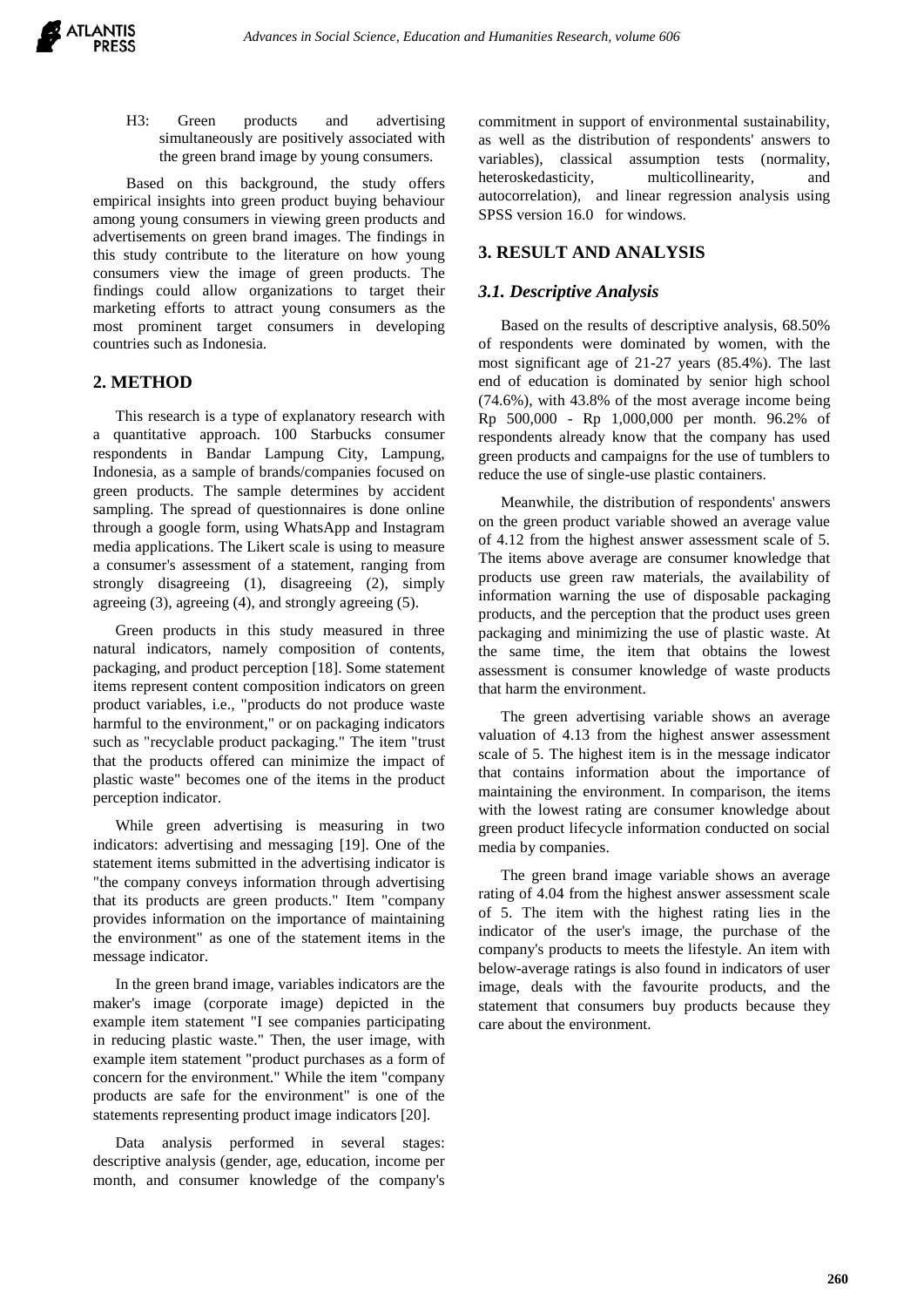## *3.2. Classic Assumption Test*

## *3.2.1 Normality Test*

Normal P-P Plot of Regression Standardized Residual



#### **Fig. 1** Normality Test Results

Based on normal p-plot regression standardized residual in figure 1, the variables tested are normal distribution because the dot lines follow diagonal lines. It also showed that the spread of these study questionnaires had been distributed normally and represented several parties (sub-populations). Thus, the residuals in this study have fulfilled the assumption of normality.

#### *3.2.2. Heteroskedasticity Test*

Based on figure 2, the pattern of data dissemination in the form of points on scatterplot does not form a pattern of setting a particular flow, concluded that there is no heteroskedasticity. Thus, the classical test of heteroskedasticity in this model is fulfilled. This test is conducted to determine the deviation from the requirements of classical assumptions in multiple linear regression wherein the regression model must be met the condition of the absence of heteroscedasticity.





The results of the multicollinearity test in table 1, show that the entire free variable has a Variances Inflation Factor (VIF) value of  $< 10$  and a tolerance value of  $> 0.10$ . So, it can be concluded in this study there is no multicollinearity, which means there is no correlation between free variables or independent variables, so as not to interfere with the relationship between free and predicate variables.

**Table 1.** Multicollinearity Test Results

| Variable                 | Tolerance | <b>VIF</b> |
|--------------------------|-----------|------------|
| Green Product            | 0.474     | 2.111      |
| <b>Green Advertising</b> | 0.474     | 2.111      |

### *3.2.4. Autocorrelation Test*

Durbin Watson value of 1,873, comparison using significance value 5%, sample number 100 (n) and the number of independent variables 2 ( $k = 2$ ), then in Durbin Watson table will be obtained dU value of 1.7152 and dL of 1.6337. So that dL (1.7152) < d  $(1.873) > dU$   $(1.6337)$ , it can be concluded that the results of the autocorrelation test in this study did not occur autocorrelation

Table 2. Autocorrelation Test Results

| Type R |                      | R     |       | Std. error<br>Adjusted of the Durbin-<br>Square R Square Estimate Watson |  |
|--------|----------------------|-------|-------|--------------------------------------------------------------------------|--|
| İ1     | $0.790$ <sup>a</sup> | 0.624 | 0.617 | 2.87826 1.873                                                            |  |

a. Predictors: (Constant), green product, and green advertising

b. Dependent Variable: green brand image

## *3.3. Multiple Linear Regression Analysis*

Table 3. Results of Multiple Linear Regression Calculations

| Type                 | в     | Sig   |
|----------------------|-------|-------|
| Constant             | 1.825 | 0.396 |
| Green<br>Product     | 0.718 | 0.000 |
| Green<br>Advertising | 0.658 | 0.001 |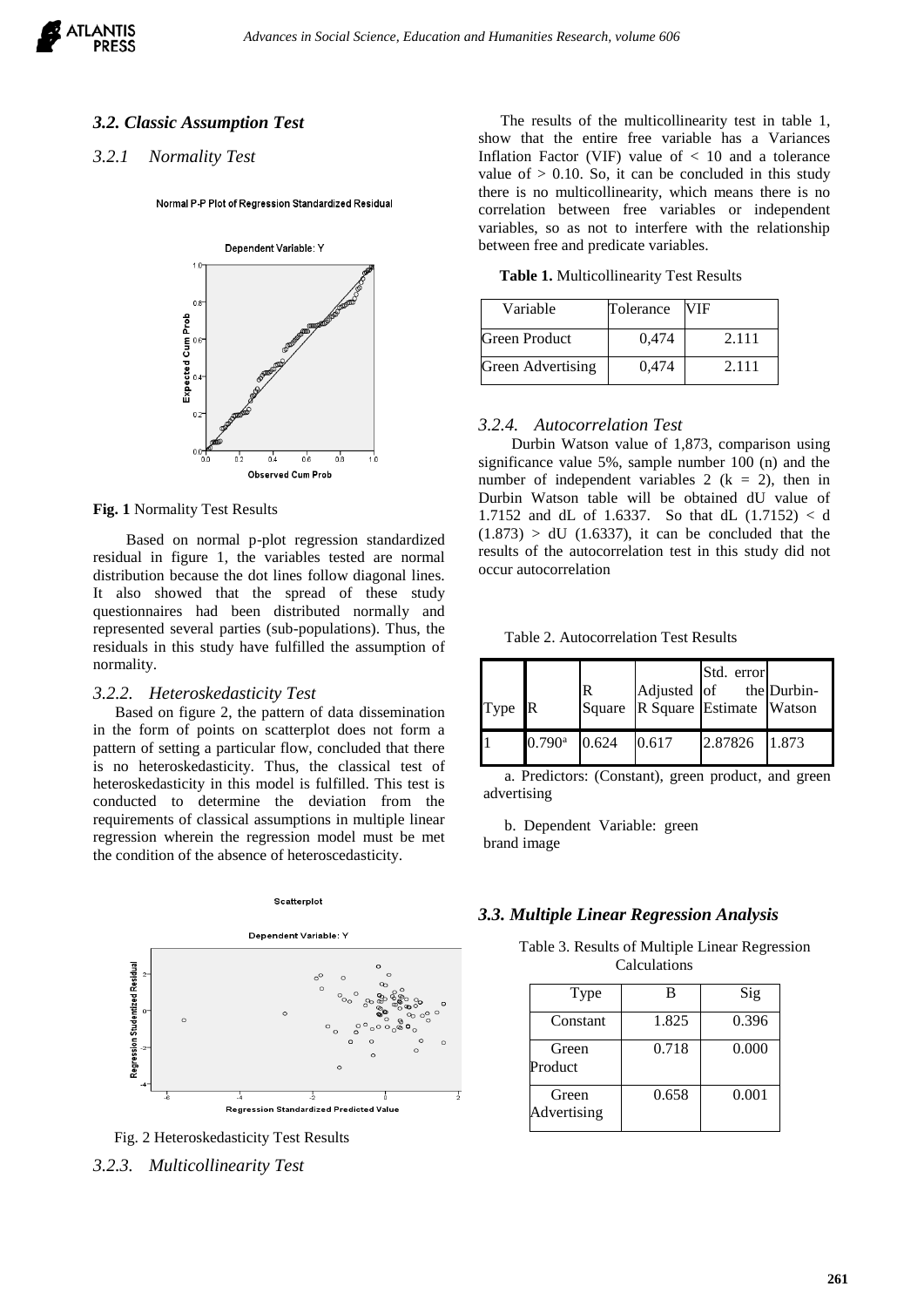#### Based on table 3, the regression equation is:

 $Y = 1.825 + 0.718$   $X1 + 0.658$   $X2 + e$ 

The regression equation in this study has a constant of 1.825, which indicates that if the independent variable green product (X1) and green advertising  $(X2)$  has a value of 0, then the value of the dependent variable, i.e., green brand image (Y) is 1.825. The linear regression coefficient doubles the green product variable (X1) is 0.718, while the green advertising variable (X2) is 0.658. Thus, with every increase in the value of 1 of the green product variable, the green brand image will increase by 0,718. So did the green advertising variable value increase; the green brand image will increase by 0.658, assuming other variables considered constant or fixed.

## *3.4. Hypothesis Test*

Hypothesis testing in this study used partial testing, consisting of the t-test, and simultaneous testing with the F test.

| Variable                        | t-<br>count | t-table        | Sig   | Information                    |
|---------------------------------|-------------|----------------|-------|--------------------------------|
| Green<br>Product<br>$(X_1)$     |             | 6,012 1,98447  | 0,000 | $H_1$ accepted, Ho<br>rejected |
| Green<br>Advertising<br>$(X_2)$ |             | 3,335  1,98447 | 0,001 | $H_2$ accepted, Ho<br>rejected |

Table 4. T-Test Results

Table 4 shows that the green product t-count value is 6.012, and t-table is 1.98447, which means t-count  $>$ t-table, and significant by 0.000 or have a < value of 0.05. Thus, partially the green product variable has a significant influence on the green brand image. Similarly, the variable green advertising has a value of t-calculated  $(3.335) >$  t-table  $(1.98447)$ , with a significant r 0.001 or has a value of  $< 0.05$ , so there is a significant influence on green advertising of green brand image.

#### Table 5. F-Test Results

| Variable         | $\mathbf{F}_{-}$ |       | Sig   | Information |
|------------------|------------------|-------|-------|-------------|
|                  | count            | table |       |             |
| Green            | 80.5923.94       |       | 0,000 | $H_3$       |
| Product $(X_1)$  |                  |       |       | accepted,   |
| and              |                  |       |       | Ho rejected |
| Green            |                  |       |       |             |
| Advertising      |                  |       |       |             |
| $(X_2)$ to Green |                  |       |       |             |
| Brand Image      |                  |       |       |             |
|                  |                  |       |       |             |

Table 5 shows that value F-count  $(80.592) >$  the Ftable (3.94), with a significance of 0.000 or having a value of  $< 0.05$ . Thus, there is a simultaneous influence between green product variables and green advertising on green brand image.

## *3.5. Coefficient of Determination*

Table 6. Coefficient Values of Determination

| Type R |                   | R Square Square |      | Adjusted R Std. Error of<br>the Estimate |
|--------|-------------------|-----------------|------|------------------------------------------|
|        | .790 <sup>a</sup> | .624            | .617 | 2.87826                                  |

a. Predictors: (Constant), Green Products and Green Advertising

b. Dependent Variable:

Green Brand Image

Based on the value of the coefficient of determination  $(R^2)$  in table 6, it shows that the influence of independent variables, consisting of green products and green advertising is 0.624 or 62.4%. Thus, 62.4% of green brand image variations were influenced by both independent variables in this study. The rest can be said to be influenced by other variables that were not studied in this study. While the R-value obtained in this study was 0.790, this correlation value based on the R-value interpretation table is intense relationship levels.

#### *3.6. Discussion*

The hypothesis test results show that both green products and advertising were positively associated with a green brand image by young consumers, both partially and simultaneously. That result is in line with the results of previous studies on the interrelationship of the three variables [15]–[17].

In green product variables, young consumers especially give a high assessment of the packaging and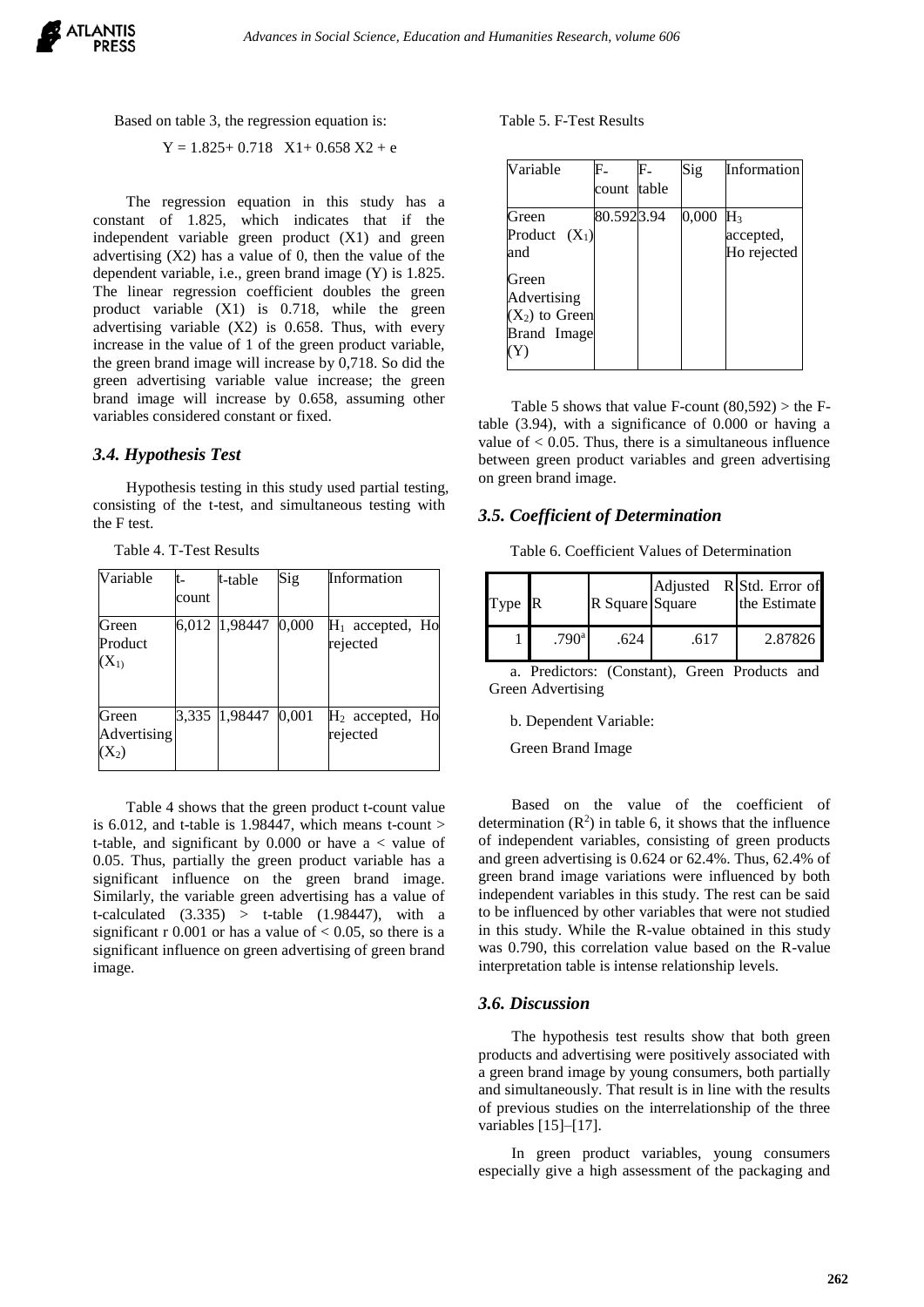perception of green products. Green packaging is environmentally oriented packaging, which is not made of plastic materials and can be recycled [17]. In line with the category of green products, which consist of products that are safe to consume and do not produce pollution, efficient in energy use, recyclable, and the use of environmentally oriented production process technology [21].

In addition to packaging, descriptively, young consumers also give a high assessment of the perception of green products. This positive perception illustrates young consumers' awareness of green products. Consumers' perception of the environment will provide the most significant insight into consumer awareness of the environment [5]. The assessment exerts an influence on the image of green brands/companies in the minds of young consumers.

Support is also provided to campaigns for green advertising by the company. Green advertising refers to product promotion messages that support consumers to care about the environment [17]. Descriptively, young consumers rate the green brand image consistent with an invitation to environmental care through delivered advertising and information that the company's products are eco-friendly. That is in line with the high assessment of young consumers on the indicator of maker image and product image on variable green brand image.

However, it is interesting that in young consumers, green brand image has the highest rating on the user's image, especially concerning lifestyle fulfilment. Young consumers feel that product purchases are not consistently interpreted as an environmental concern or penchant for the product. It can be attributed to the motives of young consumers in building perceptions and attitudes towards leading brands, as well as consuming food and beverages, as a form of entertainment and selfexpression, social networking, and prestige [22].

It shows that the positive attitude of consumers towards the environment does not necessarily mean the decision to buy green products unless this attitude is supported by a strong personal commitment to the environment [7]. However, in general, the findings in this study show the linkage of green brand image in the minds of young consumers with how companies are consistent in producing green products and campaigning for environmental concerns through advertising.

## **4. CONCULSION**

This study provides empirical support to the interconnectedness of green products and advertising on the formation of green brand image in young consumers in developing countries. Further study development is needed by associating green brand images with the actual behaviour of young consumers purchases on the consumption of green products. Practically, this study supports companies in educating young consumers about environmental concerns and the importance of using green products in promotional activities carried out. Celebrity effects can be used to campaign for green products in young consumers to encourage consumer attitudes on the 'beneficial' behaviour of green product consumption.

## **REFERENCES**

- [1] I. Manisalidis, E. Stavropoulou, A. Stavropoulos, and E. Bezirtzoglou, "Environmental and Health Impacts of Air Pollution: A Review," Frontiers in Public Health, vol. 8, Feb. 2020, doi: 10.3389/fpubh.2020.00014.
- [2] R. Yadav and G. S. Pathak, "Young consumers" intention towards buying green products in a developing nation: Extending the theory of planned behavior," Journal of Cleaner Production, vol. 135, Nov. 2016, doi: 10.1016/j.jclepro.2016.06.120.
- [3] T. Chen and L. Chai, "Attitude towards the environment and green products: Consumers' perspective," Management Science and Engineering, vol. 4, no. 2, 2010.
- [4] D. H. Jayani and A. Mutia, "5 Alasan Konsumen Belanja Produk Ramah Lingkungan," https://databoks.katadata.co.id, Aug. 24, 2021. https://databoks.katadata.co.id/datapublishembe d/122304/5-alasan-konsumen-belanja-produkramah-lingkungan (accessed Oct. 10, 2021).
- [5] A. Wijaya, J. Wulandari, and P. Nugeraha, "Kajian Tentang Keputusan Pembelian Produk Ramah Lingkungan dalam Perspektif Theory of Planned Behavior," Jurnal Sosial Humaniora, vol. 11, no. 2, 2020, doi: 10.30997/jsh. v11i2.2658.
- [6] R. Supriyanto, F. Mandasari, and A. K. Yapie, "Consumer Behavior Model for Green Product Consumption: Determinant and Impact of Green Satisfaction on Green Loyalty," Proceeding of International …, no. April, 2019.
- [7] C. N. L. Tan, A. O. Ojo, and R. Thurasamy, "Determinants of green product buying decision among young consumers in Malaysia," Young Consumers, vol. 20, no. 2, 2019, doi: 10.1108/YC-12-2018-0898.
- [8] R. B. Lestari and Kardinal, "Minat Beli Produk Hijau pada Generasi Milenial," Jurnal Ilmiah Ekonomi Global Masa Kini, vol. 9, no. 2, 2018.
- [9] J. Paul, A. Modi, and J. Patel, "Predicting green product consumption using theory of planned behavior and reasoned action," Journal of Retailing and Consumer Services, vol. 29, Mar. 2016, doi: 10.1016/j.jretconser.2015.11.006.
- [10] Y. Joshi and Z. Rahman, Factors Affecting Green Purchase Behaviour and Future Research Directions, vol. 3, no. 1–2. Holy Spirit University of Kaslik, 2015. doi: 10.1016/j.ism.2015.04.001.